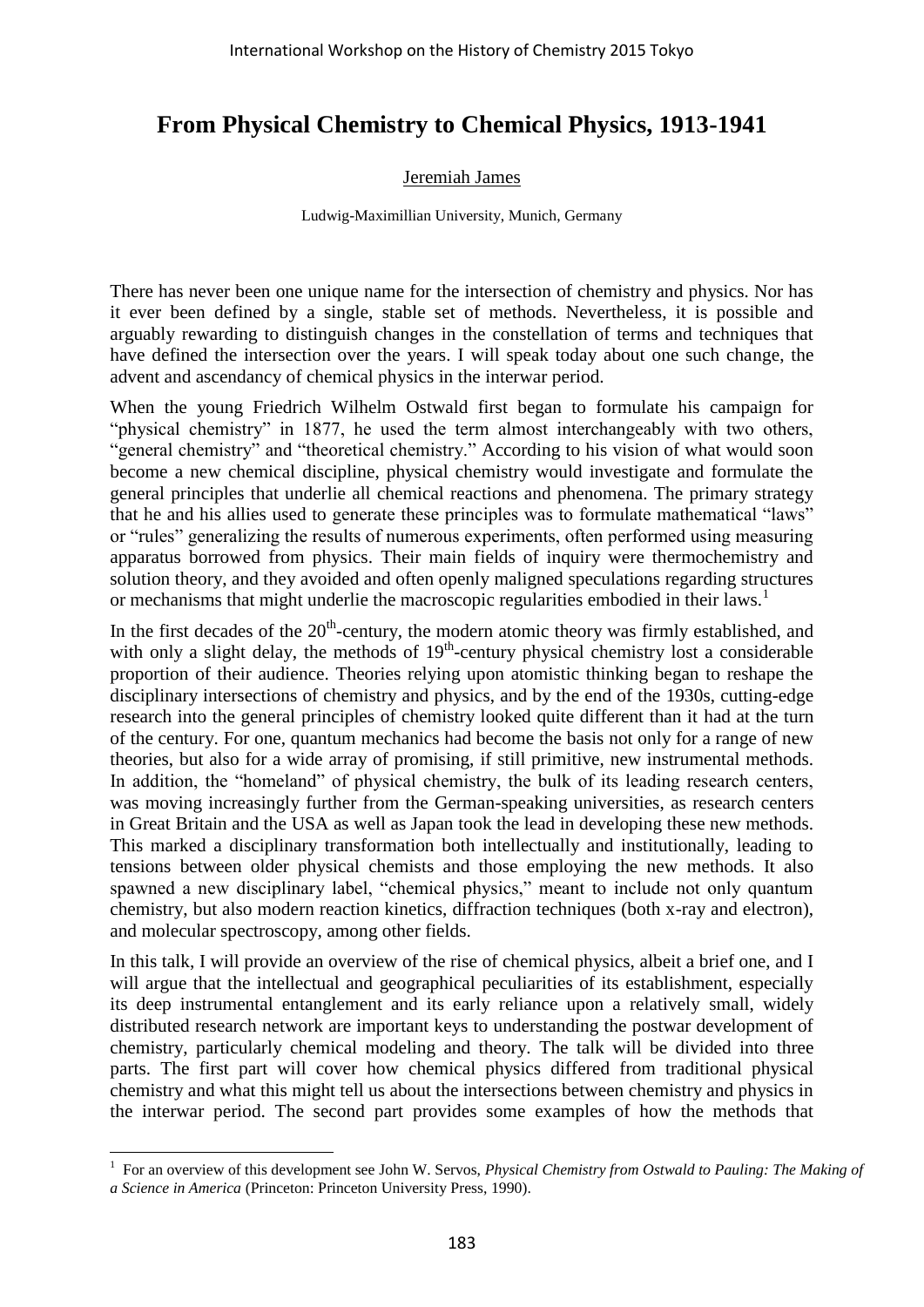collectively made up chemical physics moved simultaneously between countries and between scientific disciplines. Most of these methods originated in Germany, and I will focus primarily on movement between Germany, Great Britain, and the United States, as these are the cases I know best. However, it would be remiss to leave out the Japanese case, as several Japanese researchers contributed decisively to these methods. The final section, will argue for two possible benefits of closer attention to the advent of chemical physics. First, it provides a vital basis for understanding the epistemological changes attendant on the widely discussed "instrumental revolution" or "second chemical revolution."<sup>2</sup> Second, it helps to delimit the field of plausible explanations for why several prominent new methods at the intersection of chemistry and physics, though they originated in Germany, developed more rapidly in other countries between the mid-1930s and the 1950s

One of the classic signs of a new scientific discipline is the founding of new journals. The first issue of *The Journal of Chemical Physics* appeared in 1933. The journal was, in part, a response to the reluctance of Wilder Bancroft, a colloid chemist and editor of the well-established *Journal of Physical Chemistry*, to publish articles on the new quantum chemistry or technical articles on x-ray crystallography, electron diffraction, or molecular spectroscopy.<sup>3</sup> In the first issue of the new journal, Harold Urey, the American physical chemist and radioactivity researcher, as well as the new journal's first editor, justified its establishment based on the following observation:

Men who must be classified as physicists on the basis of training and of relations to departments or institutes of physics are working on the traditional problems of chemistry; and others who must be regarded as chemists on similar grounds are working in fields which must be regarded as physics.<sup>4</sup>

In light of the articles that the *Journal of Chemical Physics* would host, it's hard to disagree with Urey's assessment. Chemists, like Linus Pauling, published on quantum mechanics; while, physicists, like John Slater, explained idiosyncratic structural transitions of specific compounds.

However, disciplinary labels at the intersection of chemistry and physics at the time were even more fluid than Urey's assessment might lead one to believe. It was not simply that chemists were employing physicists' methods and vice versa. The very same methods often belonged to physics (specifically molecular physics) in one location and chemistry (specifically physical chemistry) in another. I will provide some examples shortly, but first let me point out some concrete consequences of this sharing of research methods (in the sense of methods developed by Gaston Bachelard)<sup>5</sup> across disciplines. It meant that, to stay up to date in their field, physicists and chemists working with these new methods frequently read articles from journals outside their discipline. Many also attended conferences across the disciplinary divide, and some, such as Robert Mulliken, even pursued a disciplinarily ambiguous career.

<sup>2</sup> On the instrumental revolution see, among others, Peter J. Morris, ed., *From Classical to Modern Chemistry: The Instrumental Revolution* (Cambridge: The Royal Society of Chemistry, 2002); Davis Baird, *Thing Knowledge: A Philosophy of Scientific Instruments* (Berkeley: University of California Press, 2004); and Carsten Reinhardt, *Shifting and Rearranging: Physical Methods and the Transformation of Modern Chemistry* (Sagamore Beach: Science History Publications, 2006).

<sup>3</sup> Servos, "A Dissenter's Decline," *Physical Chemistry from Ostwald to Pauling*, ch. 7.

<sup>4</sup> Harold Urey, "Editorial," *Journal of Chemical Physics* 1 (1933), p. 1.

<sup>5</sup> See Gaston Bachelard, "Le Problème Philosophique des Méthodes Scientifiques (1951)," in *L'Engagement Rationaliste* (Paris: Presse Universitaires de France, 1972).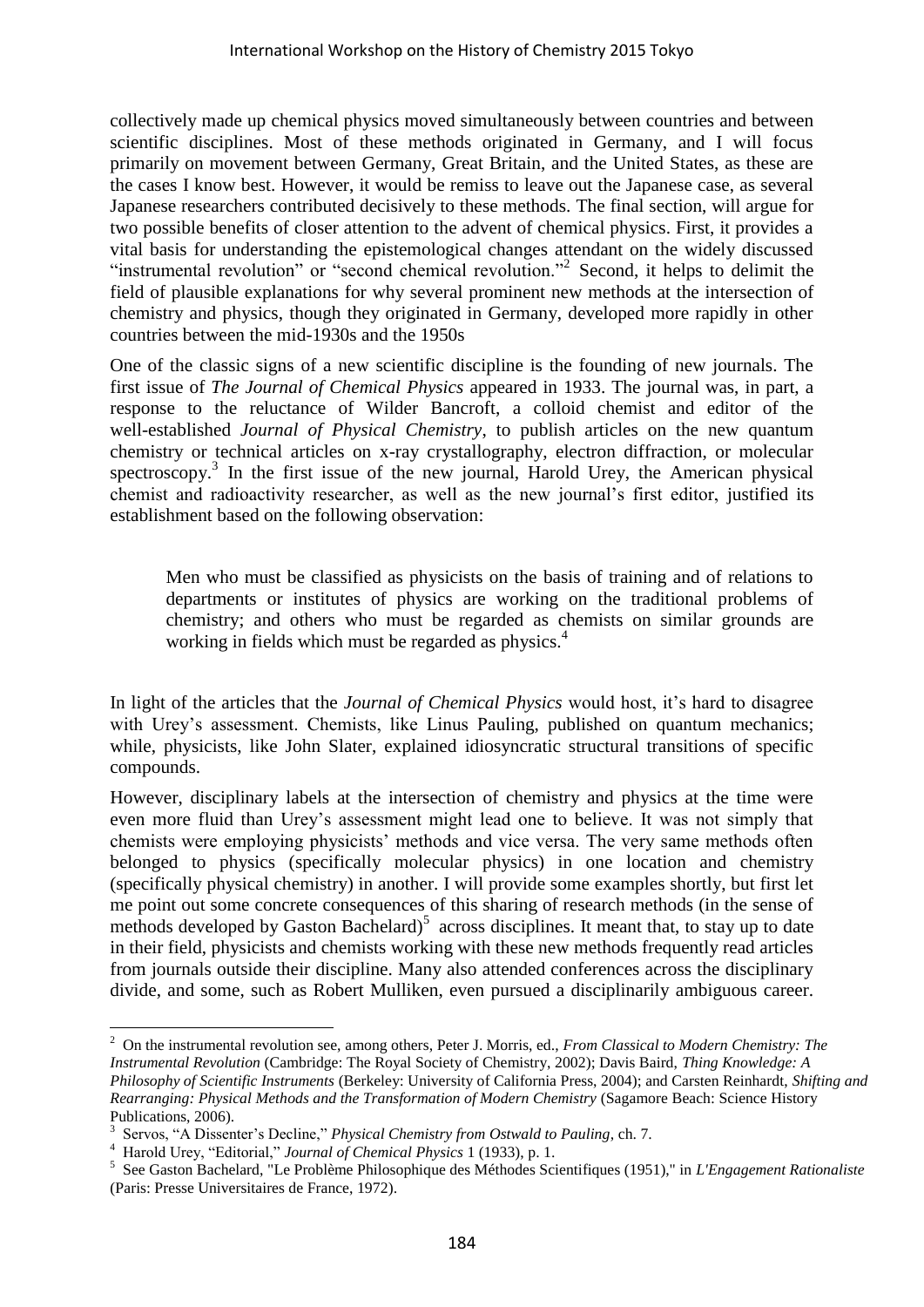(Mulliken completed both his B.Sc. and his Ph.D. in chemistry before becoming a professor of physics at the University of Chicago but then received the Nobel Prize in Chemistry in 1963.)

As to the methods with dubious disciplinary identities that would make up the new field of chemical physics, the best researched is quantum chemistry—in the now standard sense of determining the electronic structure and energy of molecules. Kostas Gavroglu and Ana Simões, among others, have published several excellent studies on the origins of this field; how the term "quantum chemistry" came to be associated with just this, relatively narrow, application of quantum mechanics to chemical problems; and how the field shifted disciplinary identities between physics (in Germany), chemistry (in the USA) and applied mathematics (in Great Britain) before establishing itself as a relatively stable and independent discipline.<sup>6</sup>

But quantum chemistry was not the only new method reliant upon quantum theory and with dual citizenship in chemistry and physics. X-ray crystallography and electron diffraction also clearly fit the bill. X-ray diffraction was famously discovered by the physicists Max von Laue, Walter Friedrich, and Paul Knipping but soon attracted the attention of physical chemists such as Hans Georg Grimm. Its applications to crystals and chemistry were developed further in Britain under the guidance of the physicists, William and Henry Bragg, who soon took to employing chemists as assistants. Then, in the United States, it became one of the main research foci for physical chemists at the California Institute of Technology; although, the techniques first employed there were extensions of the photographic technique developed by the Japanese physicist Shoji Nishikawa.

A strikingly similar story lies behind the development of molecular spectroscopy in this period. In Copenhagen, Niels Bjerrum made it one of the central pursuits of his Physical Chemistry Institute. In the United States, on the other hand, molecular spectroscopy became a hallmark of at least three leading physics departments, at Harvard, the University of Michigan, and the University of California, Berkeley.<sup>7</sup> While in Japan, at least one of the early centers for molecular spectroscopy research was the physical chemistry laboratory of San-Ichiro Mizushima.

The case of reaction kinetics, particularly transition state or activated complex theory, was somewhat different. The researchers who developed this theory did remain almost exclusively in institutes for physical chemistry. But especially early on they encountered considerable resistance from older physical chemists, who, in some cases, not only did not accept the new theory but also hindered the professional advancement of those who did. These tensions were clearly visible in the 1937 Annual Faraday Society Meeting, whose main topic was reaction kinetics,<sup>8</sup> and in a published protest by the physical chemist Henry Edward Armstrong against that appointment of Michael Polanyi, one of the founders of transition state theory, to a physical chemistry post in Manchester.<sup>9</sup> Again, it would be interesting to know more about

<sup>6</sup> Kostas Gavroglu and Ana Simões, *Neither Physics nor Chemistry: A History of Quantum Chemistry* (Cambridge, MA: MIT Press, 2012).

<sup>7</sup> Assmus, Alexi, "The Molecular Tradition in Early Quantum Theory," *Historical Studies in the Physical and Biological Sciences* 22, no. 2 (1992): 209-31, and "The Amrericanization of Molecular Physics," *Historical Studies in the Physical and Biological Sciences* 23, no. 1 (1992): 1-34.

<sup>8</sup> See Mary Jo Nye, *Michael Polanyi and his Generation: Origins of the Social Construction of Science* (Chicago: University of Chicago Press, 2011) p. 128-130.

<sup>9</sup> Henry Edward Armstrong, "Physical Chemistry in the University of Manchester," *Nature* 132 (1933) p. 67, and Polanyi to Bragg, 14 July 1933, Folder 2.12, Michael Polanyi Papers, Regenstein Library, University of Chicago.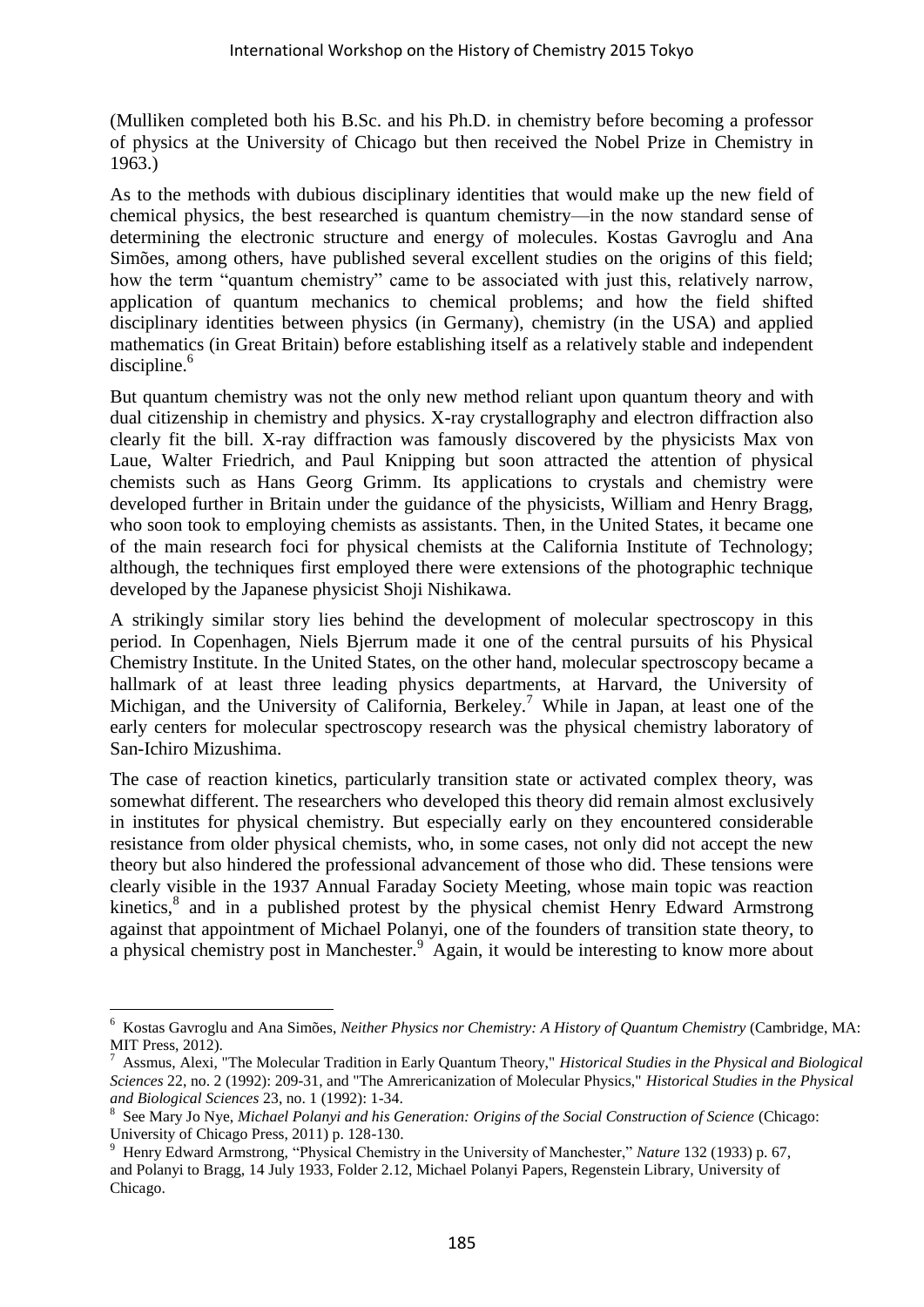how chemists working with these theories were received in Japan, in particular Juro Horiuti, who worked early in his career with Polanyi both in Berlin and in Manchester.

One thing all of the methods just discussed had in common was their reliance upon quantum theory, if not quantum mechanics. This, if nothing else, distinguished them from the bulk of the physical chemistry that came before them.<sup>10</sup> In the case of quantum chemistry, this connection is clear. In the case of the various instrumental methods, the relationship to quantum theory might appear more distant, but as Carsten Reinhardt has pointed out "the use of [new] methods in scientific experiments was closely bound to *accepting* the theoretical underpinning of the apparatus," $11$  and beneath all of the instrumental methods classified as chemical physics lay quantum theory.

Moreover, for a new generation of chemists (and physicists) interested in developing theories covering the whole of chemistry, the quantum mechanics became not only a tool, but also a grail after which to quest. Dudley Herschbach, who received his Ph.D. in Chemical Physics and later shared the 1986 Nobel Prize in Chemistry with Yuan Lee and John Polanyi, sketched a rather entertaining cartoon depicting his own, historicized version of this quest.<sup>12</sup> Representing the progress of field as a mountain being ascended, Herschbach placed at its base "thermochemistry." From this base the field developed (ascended) toward theories of "structure," a term that, in light of the names given in the sketch (Lewis and Pauling), clearly includes quantum chemistry, and then onward to "dynamics," a term that, for Herschbach, includes transition state theory (Eyring and Polanyi) as well as his own later work on chemical kinetics. The figure that gives the cartoon meaning, though, is an angel holding a psi at the peak of the mountain, representing the Schrödinger equation, and symbolizing the eventual goal of tying all of these theories directly to quantum mechanics. This in spite of the fact that it was (and is) unclear how (or if) this linkage can be achieved in many cases.

As already mentioned, most of the new methods discussed originated in Germany. This is certainly true of x-ray crystallography, gaseous electron diffraction, and quantum chemistry, and arguably true of the chemical application of molecular spectroscopy; though, one might also claim it originated in Denmark. It is also true for transition state theory, which, though initially developed by the American Henry Eyring and the Hungarian Michael Polanyi, took shape while the two were working at Fritz Haber's institute in Berlin. By 1941, however, one would be hard pressed to argue that Germany dominated any of these fields. The United States, Britain, and Japan all had prominent research groups, that arguably individually, and certainly if taken together, outweighed the German influence. Hence, the redefinition of research on the borders of chemistry and physics around these methods also came to mean, rather early on, a distancing of the methods of chemical physics from their "Germanic" roots. This phenomenon was closely wedded to the dual disciplinary identity of many of these methods, as it was often in crossing national boundaries that research methods acquired new disciplinary identities. This section will close with a few examples of these two-fold border crossings. Thereafter, I will argue briefly for the significance of these methods to the development of postwar chemistry, especially chemical models and theories. Then I will touch upon *some* of the reasons why those developing these methods in Germany might have seen progress there as lagging behind advances in the United States and in other European nations beginning in the mid-1930s.

<sup>&</sup>lt;sup>10</sup> One exception to this generalization is clearly Walther Nernst's work in heat theory, in particular his development of the Third Law of Thermodynamics.

<sup>11</sup> Reinhardt, *Shifting and Rearranging*, p. 11.

<sup>&</sup>lt;sup>12</sup> Dudley Herschbach, "Chemical Reaction Dynamics and Electronic Structure" in Ahmed Zewail, ed., *The Chemical Bond: Structure and Dynamics* (San Diego: Academic Press Inc., 1992), p. 175.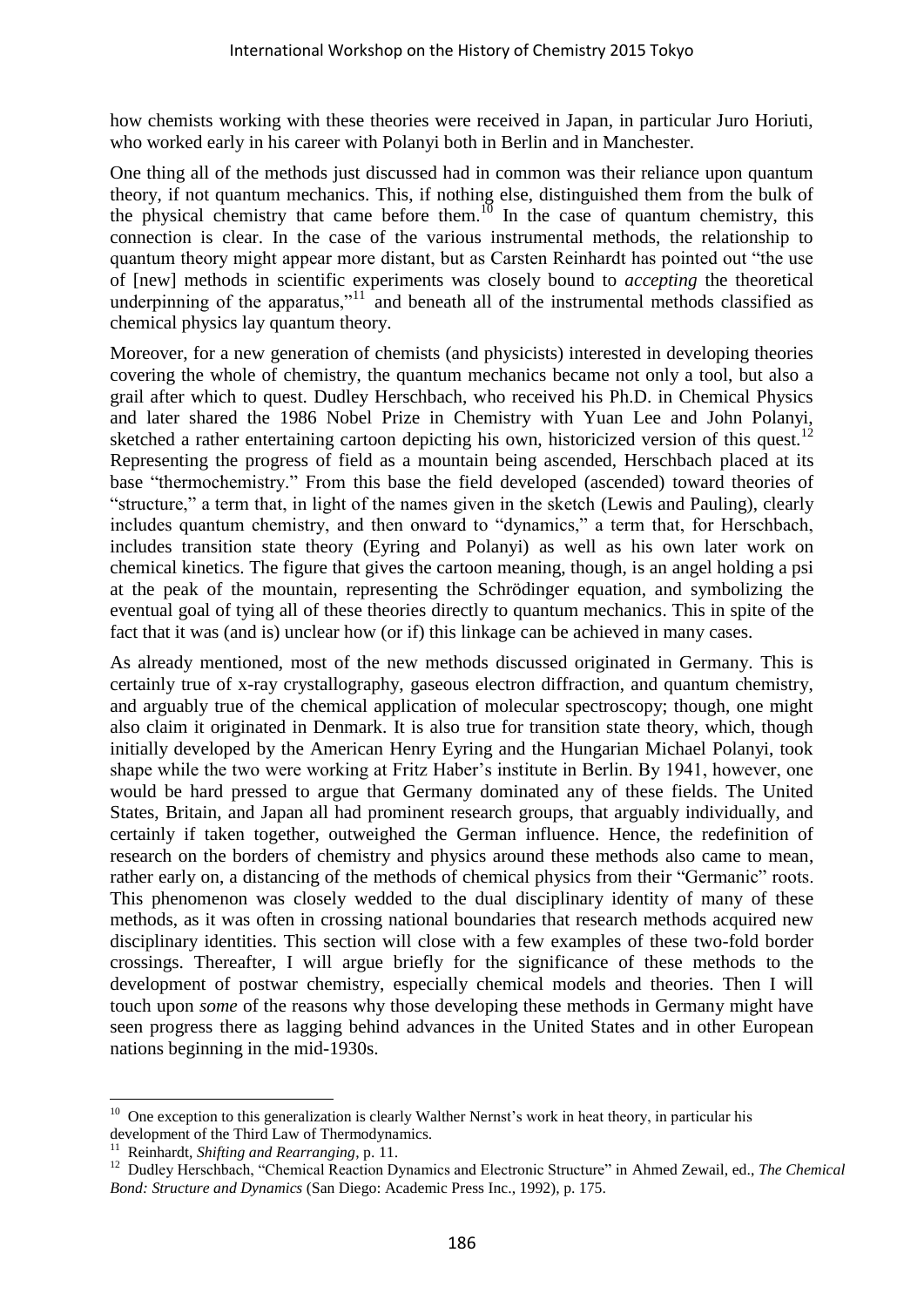Quantum chemistry has become the classic, if not the only, well-researched example of how these new methods crossed oceans and changed disciplines. Several physicists, primarily but not exclusively German, worked on solutions to the Schrödinger equation for simple molecules during late 1926 and 1927.<sup>13</sup> Historians generally credit the first complete and practicable solution to the problem to Walter Heitler and Fritz London, but many also argue that it would be remiss to overlook the earlier papers of Friedrich Hund. All three were physicists, working in physics departments and were trained in German universities. When quantum chemistry came to the United States in the 1930s, however, largely through the efforts of Linus Pauling and Robert Mulliken, it found a home in chemistry, or perhaps, more precisely, on the borders of chemistry. Pauling and Mulliken both had difficulties publishing in the *Journal of the American Chemical Society* due to the technical nature of their articles; neither one published in the *Journal of Physical Chemistry*, and both would become contributors to the *Journal of Chemical Physics* after its launch in 1933.

In other cases, like transition state theory, it is quite clear that the inclusion of quantum theory and the move toward chemical physics, though developed in the German context, relied from the outset upon the work of foreign researchers. Neither the Hungarian Michael Polanyi nor the American Henry Eyring stayed long in Berlin after they completed their collaboration on chemical kinetics. In 1933, Polanyi would move to Manchester, England; while, Eyring returned to the USA and a post at Princeton University in 1931. Hence, in a sense, the rapid dissemination of transition state theory was built into the very conditions of its first formulation.

A different, less corporeal form of international exchange can be seen in the case of gaseous electron diffraction. The important step in this case was not the discovery of the phenomenon of electron diffraction itself, which occurred independently and near simultaneously in the USA and Great Britain. Rather, the key to developing a technique relevant to chemistry was the use of this phenomenon to create gaseous diffraction patterns. Herman Mark and his assistant Raimond Wierl were the first to manage this technical feat, in a BASF laboratory in Ludwigshafen.

For this technique to make it from Germany to the United States, however, researchers had to transport not only theoretical knowledge, but also apparatus designs and operation procedures. The technique was first established in the USA at Caltech, under the guidance of Linus Pauling, whom Mark had personally given plans for a gaseous diffraction apparatus in 1931. But it was Pauling's student, Lawrence Brockway, who actually built a copy of the apparatus with the help of the Institute mechanic.<sup>14</sup> I know less about how these instruments and their associated research methods came to Japan, but I would feel very negligent if I did not mention the work begun by Yonezo Morino, who built a gaseous electron diffraction apparatus with the help of Shigeto Yamaguchi. However, Morino was not the first Japanese scientists to publish on gaseous electron diffraction. As far as I know, that distinction belongs to Hazime Oosaka, but there are very few sources in English on Oosaka and how he managed to replicate this technique.<sup>15</sup>

I have granted the example of gaseous electron diffraction a bit of extra attention because, along with x-ray diffraction, it was one of the key experimental techniques used to determine the parameters of space-filling models (specifically covalent radii). As I have discussed

<sup>&</sup>lt;sup>13</sup> See Jeremiah James and Christain Joas, "Subsequent and Subsidiary? Rethinking the Role of Applications in Establishing Quantum Mechanics," *Historical Studies in the Natural Sciences*, forthcoming (2015).

<sup>&</sup>lt;sup>14</sup> Jeremiah James, "Naturalizing the Chemical Bond: Discipline and Creativity in the Pauling Program, 1927-1942" (Harvard University, 2007), p. 263-74.

See the contribution by Mari Yamaguchi in these proceedings.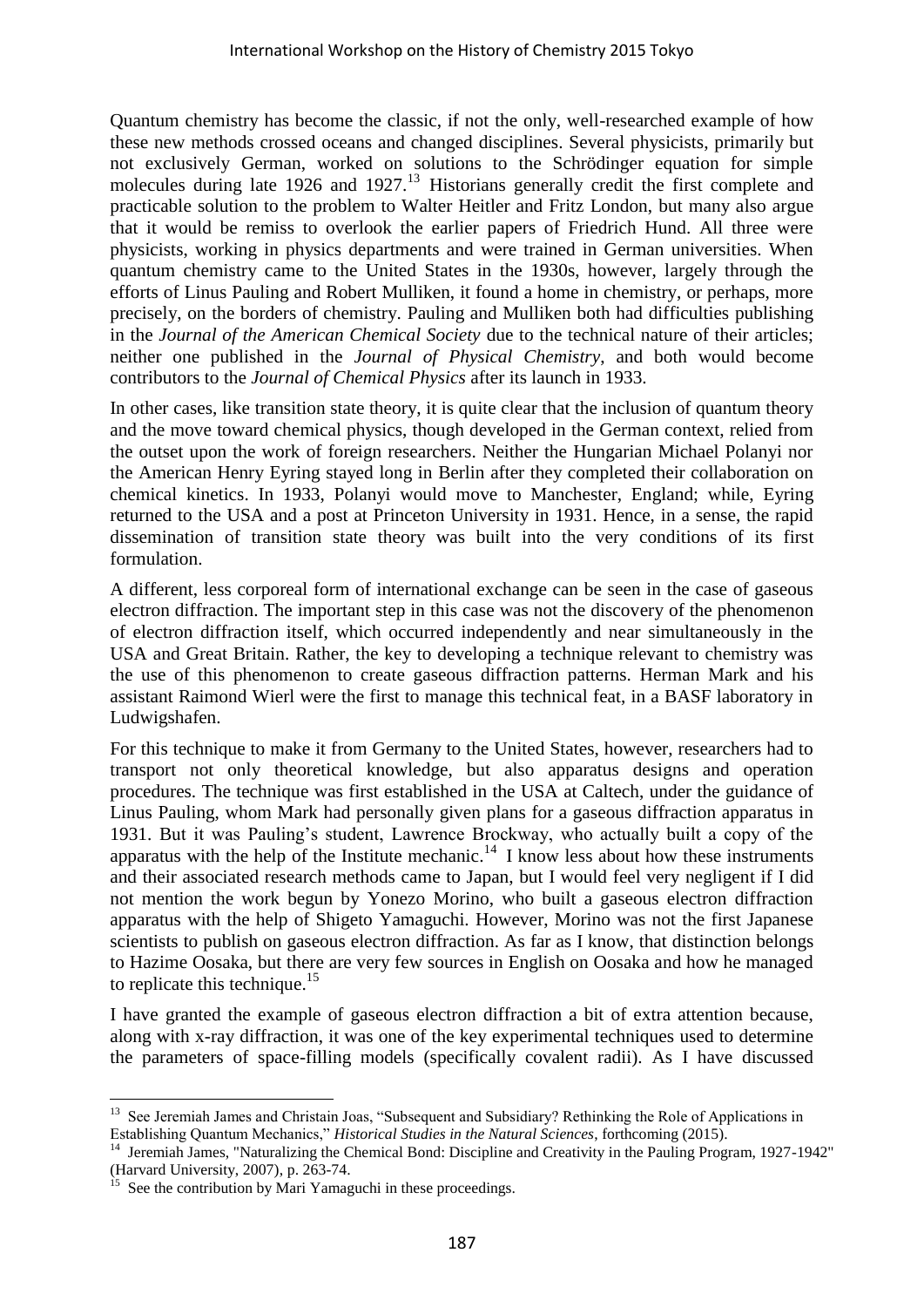elsewhere, these models and the ideas about the interactions between atoms within molecules which they embodied, were among the most visible ways in which methods from chemical physics affected the broader chemistry community.<sup>16</sup> Chemists built into these models not only the "raw" instrumental results of new chemical physics techniques but also their "theoretical underpinnings," to use Reinhardt's terminology.

Furthermore, the adoption of these generally implicit theoretical underpinnings could and did contribute to the development of later, explicit chemical theories. In the case of electron diffraction, there are clear ties between the method and the spatial parameters it defined, viz. inter-nuclear separations within molecules, and the postwar development of conformational analysis. Of the two researchers who shared the 1969 Nobel Prize in Chemistry for the development of the theory, Odd Hassel, the experimentalist, if you will, was an electron diffraction specialist, and Derek Barton, the theorist, developed his own personal set of precision chemical models based on results from electron diffraction to aid in his calculations.<sup>17</sup> In the years since the work of Hassel and Barton, conformational analysis has developed into an almost indispensable aspect of organic chemistry. Hence, though electron diffraction did not become a commonplace method for chemists, changing the material and social conditions of their laboratories in the way that instrumental methods such as NMR or mass spectroscopy did, its decisive role in the development of new models and theories did have an epistemological effect similar to that of these standard-bearers of the "instrumental revolution." An analogous argument could be made for x-ray diffraction. Whereas molecular spectroscopy, which *is* one of the standard methods discussed in histories of the instrumental revolution, clearly had roots in the interwar chemical physics community. This epistemological contribution is the first reason that we should take into account interwar chemical physics when discussing the postwar development of the chemical sciences.

The second reason relates to the 'gap' that some chemists and historians have purported in the development of physical and theoretical chemistry in Germany from the late 1930s through the 1950s. According to the computational chemist Sigrid Peyerimhoff,

in the first decades after the war, the primary users of computers were quantum chemists…this outcome was logical *considering all the work that was stopped in the early 1930s and which was reanimated after the war making use of the new computational tools*. 18

The most common explanation given for the relatively slow development in Germany is that chemical physics could not find a stable disciplinary home in the existing academic system, in large part due to the shortcomings or resistance of mainstream chemists. As Kostas Gavroglu and Ana Simões summarized the situation:

 <sup>16</sup> Jeremiah James, "Modeling the Scale of Atoms and Bonds: The Origins of Space-filling Parameters," in *Objects of Chemical Inquiry*, ed. Carsten Reinhardt and Ursula Klein (Sagamore Beach: Science History Publications, 2014). <sup>17</sup> James, "Modeling Scale," p. 310-11.

<sup>18</sup> Sigrid D. Peyerimhoff, "The Development of Computational Chemistry in Germany," *Reviews in Computational Chemistry* 18 (2002): 257-292, quote on 259, emphasis added.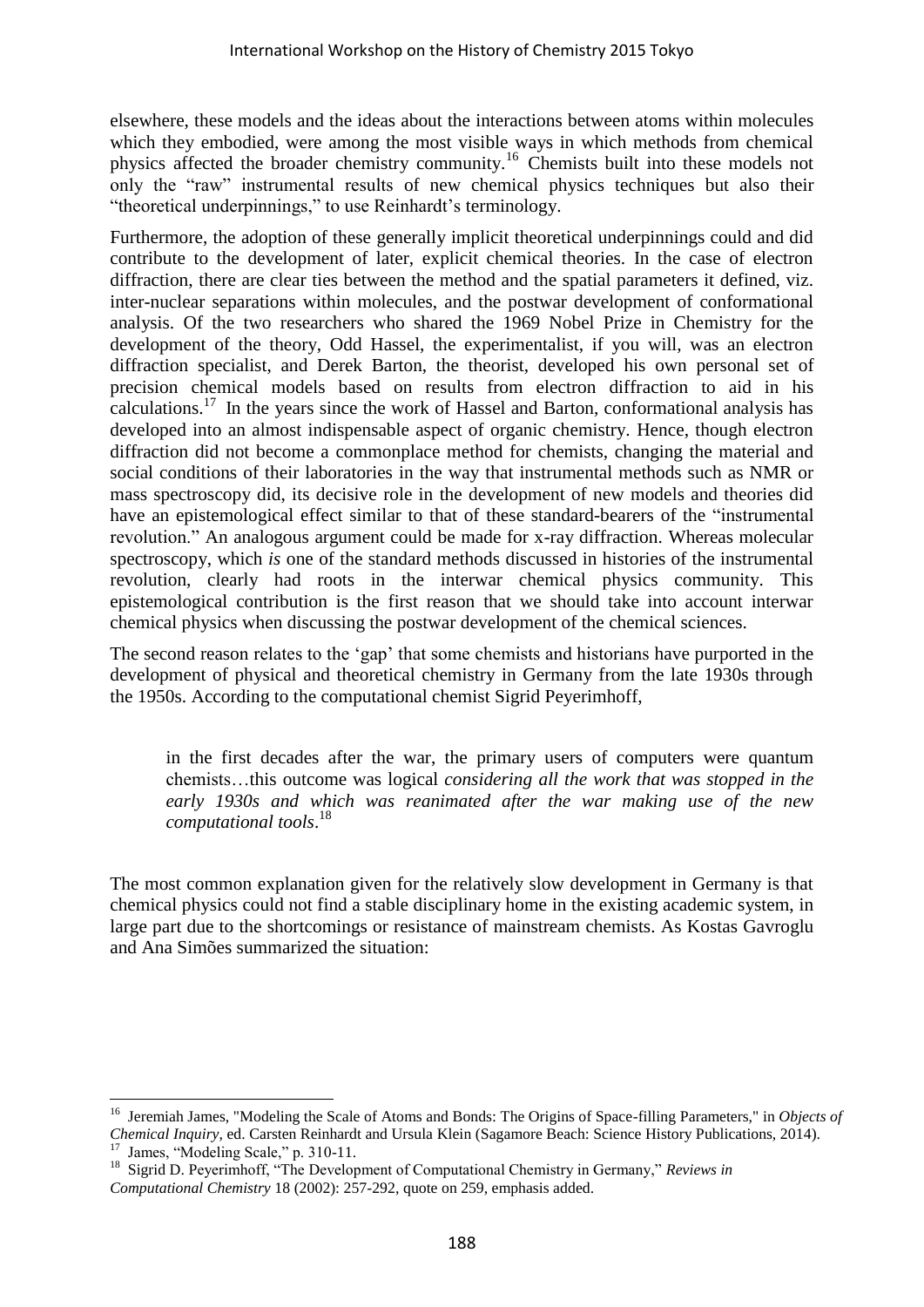In Germany, there was a sharp division between the chemical and the physical communities, which hardly if ever communicated. And German chemists were in general ill prepared to cope with the challenges of quantum mechanics.<sup>19</sup>

This argument was put in perhaps its most pointed form by Hermann Hartmann, who took part in the ostensible renaissance in chemical physics in Germany in the 1950s, and the British quantum chemist H. Christopher Longuet-Higgins. In their biographical memoir of Erich Hückel, they presented the limited professional success of the, admittedly star-crossed, quantum chemist as the epitome of chemists' resistance to the new field. (In spite of the mentorship of Peter Debye and extensive publications, Hückel first achieved the rank of extraordinary Professor at Marburg in 1937 at 40 years of age and it was another decade until he was promoted to a newly established Chair for Theoretical Physics.) According to Hartmann and Longuet-Higgins:<sup>20</sup>

physicists in [Germany] in any case were not ready to accept investigations about more complicated chemical bond phenomena as a typical contribution of a physicist. Still more difficult was his (Hückel's) relationship to the chemists. Before World War II, especially in the Anglo-Saxon countries, chemical physics and within that field quantum chemistry also was accepted by both physicists and chemists as an interesting new field of science. Chemists in Germany, on the other hand maintained that chemistry is what chemists do. They did not do quantum chemistry and therefore this kind of science did not belong to chemistry.<sup>21</sup>

Implicit in this explanation is that what chemists "did" in Germany was primarily organic chemistry, particularly organic synthesis, which had strong ties to the German chemical industry.

Organic chemistry did predominate in Germany, and the field did have strong ties to the German chemical industry. Moreover, the chemistry community in the United States was more strongly oriented toward physical chemistry. *However*, the problem with using these factors to explain the dearth of chemical physics in Germany is that many German *organic* chemists were willing to grant support to new research methods on the borders of chemistry and physics; while, not all American and British *physical* chemists were so charitable, as illustrated earlier by the examples of Wilder Bancroft, editor of *The Journal of Physical Chemistry* and Michael Polanyi's detractor, Henry Edward Armstrong.

In fact prominent German chemists, including not only the physical chemists Walther Nernst and Wilhelm Ostwald but also the organic chemist Emil Fischer were already concerned in 1905 that Germany was falling behind in general and physical chemistry. This concern was one of the central motivators for the founding of the Kaiser Wilhelm Society (now the Max Planck Society).<sup>22</sup> Furthermore, it was the key reason that the first two Institutes of the

<sup>19</sup> Gavroglu and Simoes, *Neither Physics nor Chemistry*, p. 86.

<sup>&</sup>lt;sup>20</sup> More nuanced forms of this argument can be found in Andreas Karachalios, "Die Entstehung und Entwicklung der Quantenchemie in Deutschland," *Mitteilungen, Gesellschaft Deutscher Chemiker, Fachgruppe Geschichte der Chemie* 13 (1997) and *Erich Hückel (1896-1980): From Physics to Quantum Chemistry*, Boston Studies in the Philosophy of Science (Dordrecht: Springer, 2010); and in Gavroglu and Simões, *Neither Physics Nor Chemistry*.

<sup>21</sup> Hermann Hartmann and H. Christopher Longuet-Higgins, "Erich Hückel," *Biographical Memoirs of the Friends of the Royal Society* 28 (1982), p. 153.

<sup>&</sup>lt;sup>22</sup> See Jeffrey A. Johnson, *The Kaiser's Chemists: Science and Modernization in Imperial Germany* (Chapel Hill: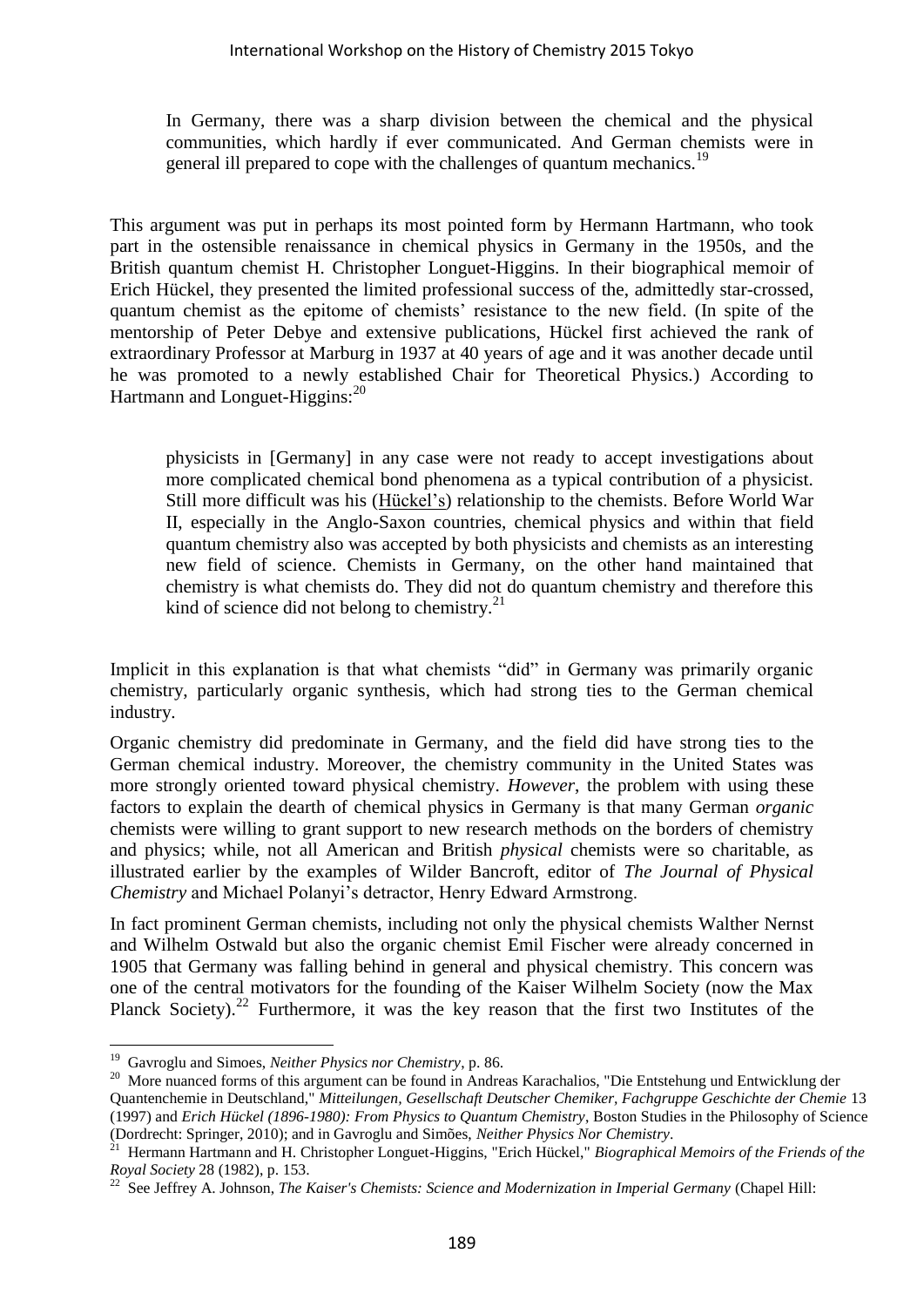society were the Institute for Chemistry, led by the physical chemist Ernst Beckmann, and a separate Institute for Physical Chemistry and Electrochemistry, led by Fritz Haber.<sup>23</sup> The structure of the Society would later be a model for RIKEN in Japan, and Fritz Haber's Institute would help guide Setsuro Tamaru, who had worked with Haber in Berlin, in designing the plans for Building No. 1 of RIKEN. Meanwhile in Germany, Haber's institute became one of the central hubs for researchers interested in chemical physics between 1911 and 1933. As already mentioned, Michael Polanyi and Henry Eyring wrote their first paper on transition states there. In addition, Otto Sackur worked there on integrating quantum theory with the thermodynamics of gases, and Paul Harteck and Karl Friedrich Bonhoeffer managed to explain the troubling specific heat of the hydrogen molecule based on the quantum mechanical concept of nuclear spin.

Of course, even in the days before big science, one institute supporting so many new lines of research was unlikely to suffice. But there were clearly other institutes in Germany supporting research into quantum chemistry, into the integration of quantum theory and thermodynamics, and into novel diffraction, spectroscopy, and photochemistry techniques. Although, all together, they numbered maybe a dozen and most were relatively small by comparison to, for example, the main chemistry laboratory at Berlin University,  $24$  this was not peculiar to Germany. In the United States during the 1920s and early 1930s, research in chemical physics was concentrated in just a few centers such as the California Institute of Technology, the University of Chicago, and the University of California, Berkeley.

Hence, the landscape for chemical physics in Germany, up to the early 1930s, did not look that much friendlier and better populated than the landscape in Great Britain or the United States. The fledgling field found its home in a handful of select research institutes, often highly distinguished but still a small minority. Arguably, the field was only even able to sustain a critical mass of research and researchers thanks to the international exchanges that defined its geographical distribution, if not its deeper character.

However, this thin, internationally distributed network also made chemical physics particularly susceptible to changes in university and science funding policies. In the United States, in 1941, war mobilization stripped Linus Pauling of so much of his staff that he was forced to write his sponsors at the Rockefeller Foundation to explain that he could not continue research in quantum chemistry and molecular structure.<sup>25</sup> In recent years, historians of science have justifiably questioned the notion that totalitarian regimes in general and the German National Socialist regime in particular were inherently detrimental to science,<sup>26</sup> but chemical physics, due to its size and distribution, a was a field particularly sensitive to even small interventions. Moreover, given the *timing* of the initial decline in publications in quantum chemistry and related fields in Germany, it is worth considering the role of the 1933 "Law for the Reform of the Career Civil Service," in the initial onset of the purported German

University of North Carolina Press, 1990).

 $^{23}$  For later discussion of the relationship between physical or general chemistry (often used interchangeably) and organic chemistry, particularly in educational reform and debates, see Jeffrey A. Johnson, "The Case of the Missing German Quantum Chemists: On Molecular Models, Mobilization, and the Paradoxes of Modernizing Chemistry in Nazi Germany," *Historical Studies in the Natural Sciences* 43, no. 4 (2013): 391-452.

<sup>&</sup>lt;sup>24</sup> Carsten Reinhardt, "Zentrale einer Wissenschaft. Methoden, Hierarchie und die Organisation der chemischen Institute," in *Geschichte der Univesität Unter den Linden 1810-2010, Bd. 5,* ed. Rüdiger vom Bruch and Heinz-Elmar Tenorth (Berlin: Akademie Verlag): 575-603.

<sup>25</sup> James, "Naturalizing the Chemical Bond," p. 105-06.

<sup>&</sup>lt;sup>26</sup> See, among others, Margit Szöllösi-Janze, "National Socialism and the Sciences: Reflections, Conclusions and Historical Perspectives,'' in *Science in the Third Reich*, ed. Margit Szöllösi-Janze (Oxford: Berg, 2001), 1–35.